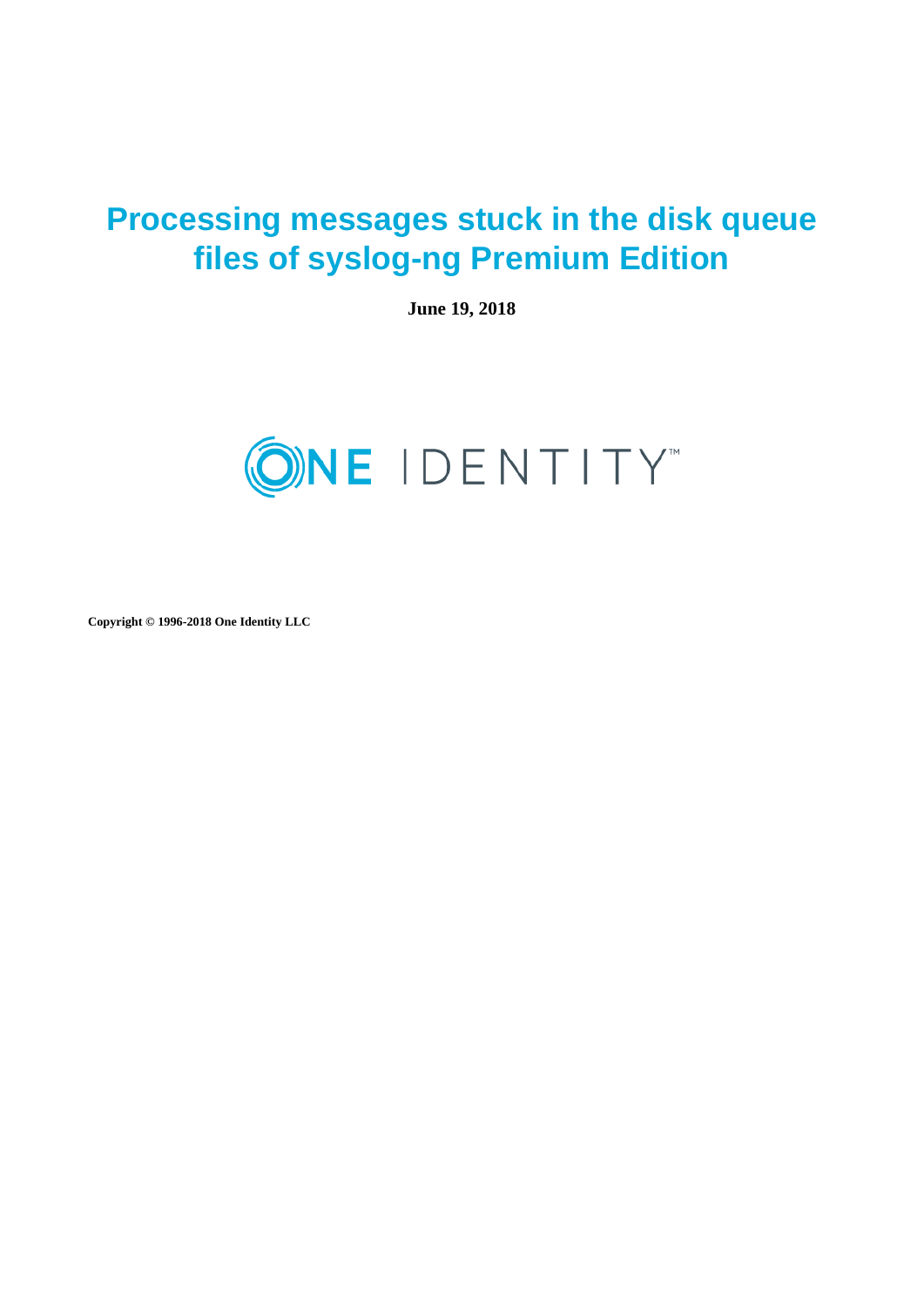# **Table of Contents**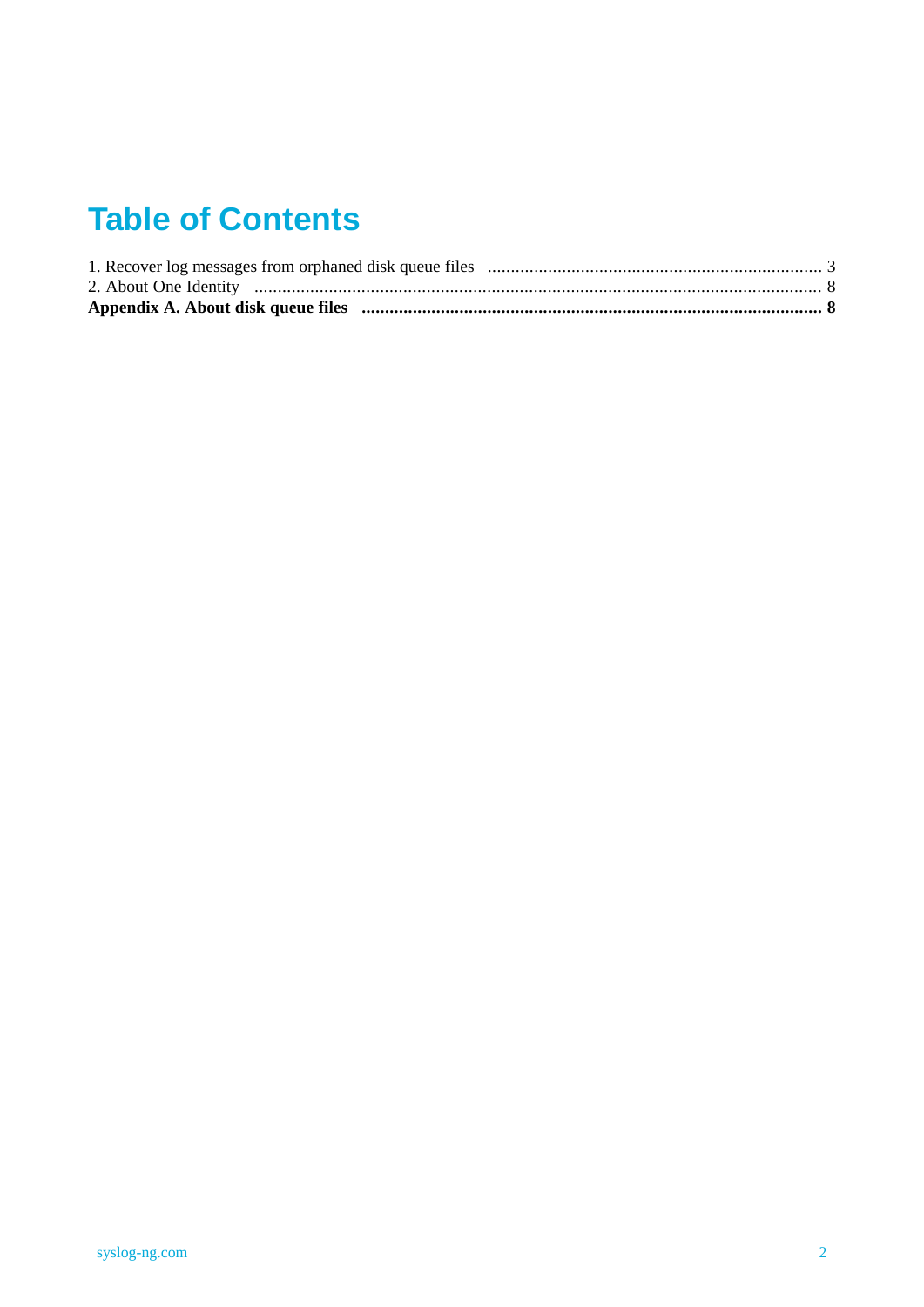# **Problem**

When you change the configuration of a syslog-ng PE host that uses disk-based buffering (also called dis queue), syslog-ng PE may start new disk buffer files for the destinations that you have changed. In such case, syslog-ng PE abandons the old disk queue files. If there were unsent log messages in the disk queue files, these messages remain in the disk queue files, and will not be sent to the destinations.

<span id="page-2-0"></span>This document explains the steps required to find, examine, and flush the log messages from such orphaned disk queue files.

# **1. Procedure – Recover log messages from orphaned disk queue files**

## **Overview:**

- 1. *[Identify](#page-2-1) the active queue files*
- 2. *[Identify](#page-2-2) which queue files still hold valid data*
- 3. *Configure a separate syslog instance to send queue files to the processing [application](#page-3-0)*

#### <span id="page-2-1"></span>**Steps:**

#### Step 1. **Identify the active queue files.**

The syslog-ng PE application keeps track of active disk queue files, and the internal state of its source drivers in the syslog-ng.persist file. While running, syslog-ng PE uses the mmap() system call to map the file's contents into physical memory. This means that the actual contents of the file may not always contain the up-to-date internal state of syslog-ng PE. For this reason, while you are working with the syslog-ng.persist file, stop syslog-ng PE.

The following command lists the destinations and the related queue files.

```
# /opt/syslog-ng/bin/persist-tool dump /opt/syslog-ng/var/syslog-ng.persist
| fgrep qfile
```
<span id="page-2-2"></span>The output if this command is similar to the following:

```
afsocket_dd_qfile(stream,127.0.0.1:601) = { "queue_file":
"\/\/syslog-ng-00001.rqf" }
```
#### Step 2. **Identify which queue files hold valid data.**

To identify which queue files hold unsent data, use the following two commands for your disk queue files (the example shows a single file called syslog-ng-00000.rqf):

```
# /opt/syslog-ng/bin/dqtool info syslog-ng-00000.rqf
# /opt/syslog-ng/bin/dqtool cat syslog-ng-00000.rqf
```

```
root@server:/# /opt/syslog-ng/bin/dqtool info syslog-ng-00000.rqf
Reliable disk-buffer state loaded; filename='syslog-ng-00000.rqf',
queue_length='138', size='71962'
root@server:/# /opt/syslog-ng/bin/dqtool cat syslog-ng-00000.rqf | tail -n
3
Reliable disk-buffer state loaded; filename='syslog-ng-00000.rqf',
queue_length='138', size='71962'
Feb 20 17:22:14.776 server -- MARK --
```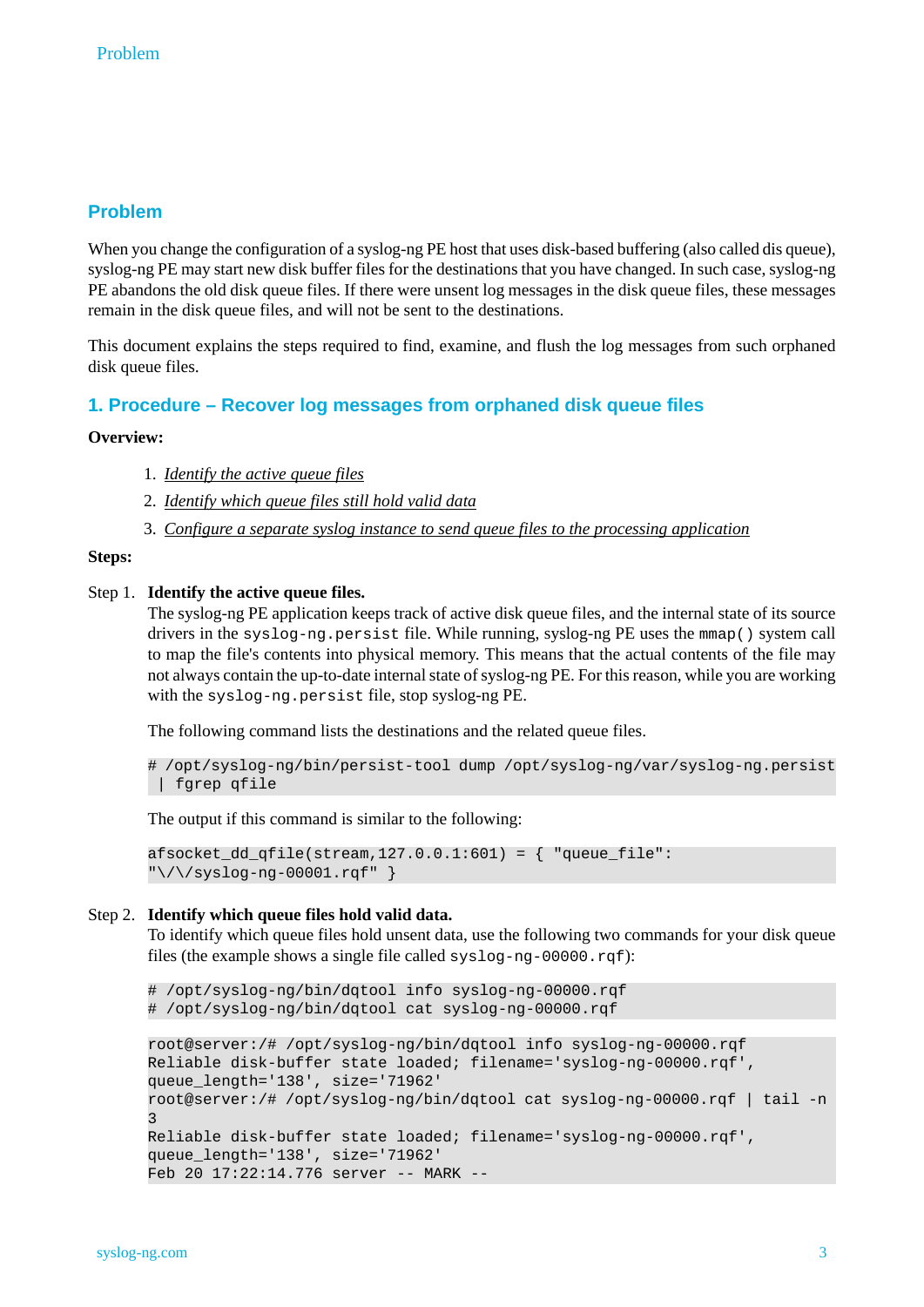```
Feb 20 17:42:14.777 server -- MARK --
Feb 20 18:02:14.778 server -- MARK --
root@server:/#
```
To identify queue files with valid data in them, use the following command. This command prints the names of disk queue files which hold valid data.

```
# for q in *.rqf; do /opt/syslog-ng/bin/dqtool info ${q} 2>&1 | fgrep
queue_length; done | awk -F \' '{ if ($4 > 0) { print $2; } }'
```
Verify that the contents of the queue files are indeed valid. If you want to forward the messages to an application, verify that the receiving application will be able to parse them.

<span id="page-3-0"></span>Step 3. **Configure a separate instance ofsyslog-ng PE to send queue filesto the processing application.** In order to process the queue files that contain valid data, you must configure and temporarily run a separate syslog-ng PE instance.

The configuration must include a source that will definitely not receive any logs, connected to a network destination that points to the desired IP address and port number, and has disk queue configured. When you start syslog-ng PE with this configuration, it will generate a persist file that you can modify later on.

Step a. Create an appropriate configuration for your environment that matches the above criteria. For example:

```
@version:6.0
@include "scl.conf"
#
# sample configuration file for syslog-ng on AIX
# users should customize to fit their needs
#
options {
        threaded(yes);
        keep-hostname(yes);
        keep-timestamp(yes);
};
source nofile {
        file (
                "/no_such_file_or.dir"
        );
};
destination extra_listener {
        syslog(
                 "127.0.0.1"
                port(10641)
                disk-buffer(
                         disk-buf-size(1048576)
                         reliable(yes)
                 )
```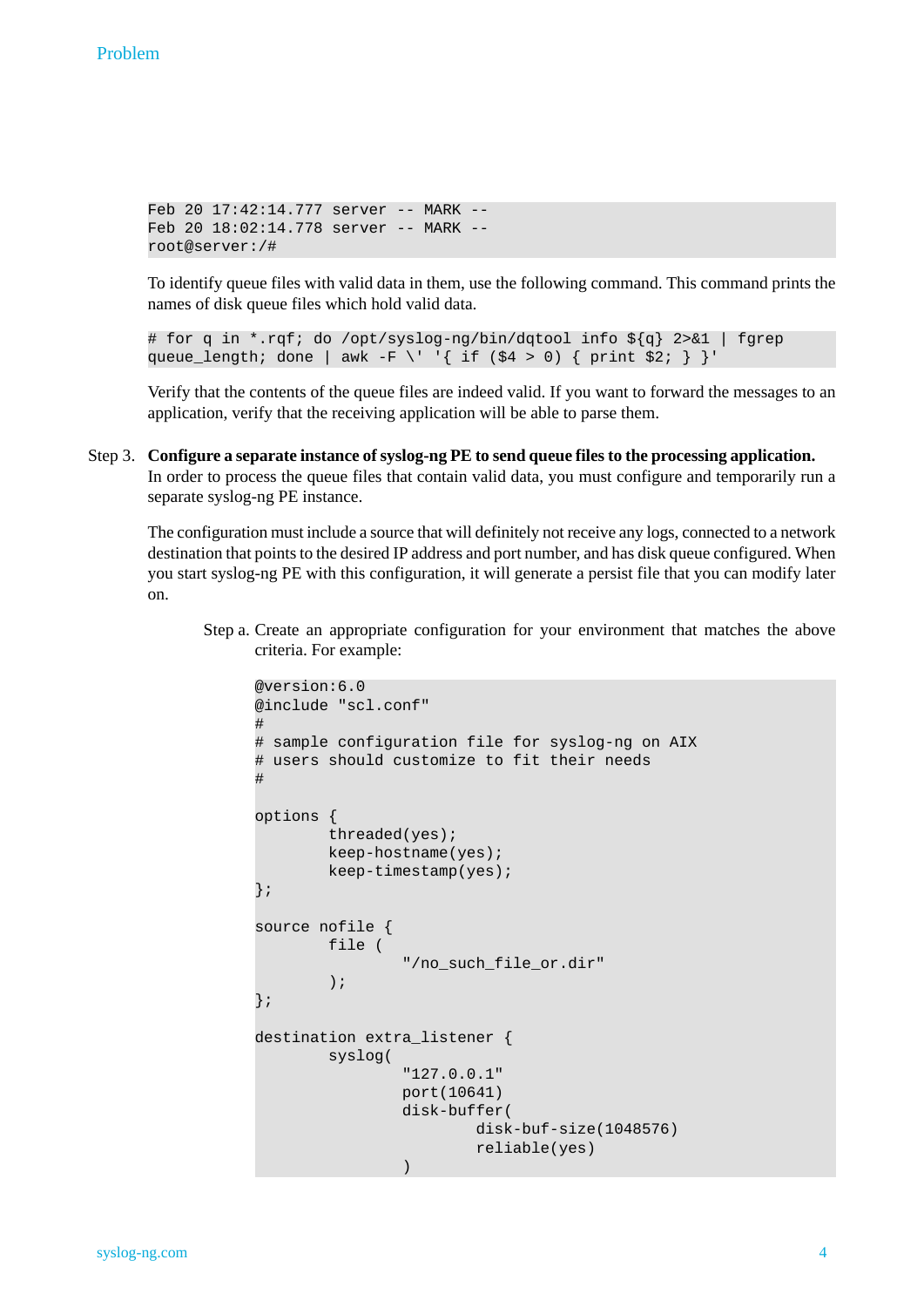#### Problem

```
);
};
log {
        source(nofile);
        destination(extra_listener);
};
```
#### Step b. **Start syslog-ng PE briefly from the command-line to generate a persist file.**

Make sure to use the configuration file you created in the previous step using the *--cfgfile* option, and to use a non-existing persist file (to avoid overwriting the persist file of your regular syslog-ng PE instance). The following command uses the /root/syslog/syslog-ng.conf configuration file, and the /root/syslog/syslog-ng.persist persist file.

```
root@server:~/syslog# /opt/syslog-ng/sbin/syslog-ng --foreground
--enable-core --no-caps --cfgfile /root/syslog/syslog-ng.conf
--pidfile /root/syslog/syslog-ng.sender.pid --control
/root/syslog/syslog-ng.sender.ctl --persist-file
/root/syslog/syslog-ng.persist --qdisk-dir /root/syslog/
```
After syslog-ng PE starts up and generates the persist file, press **CTRL+C** to stop syslog-ng PE.

#### Step c. **Edit the persist file to include the location of the orphaned disk queue files.**

Use the following /opt/syslog-ng/bin/persist-tool dump /root/syslog/syslog-ng.persist command to display the contents of the persist file generated in the previous step, for example:

root@server:~/syslog# /opt/syslog-ng/bin/persist-tool dump /root/syslog/syslog-ng.persist afsocket\_dd\_qfile(stream,127.0.0.1:10641) = { "queue\_file": "\/root\/syslog\/\/syslog-ng-00000.rqf" }

```
affile sd curpos(/no such file or.dir) = { "version": 1,
"big_endian": false, "raw_buffer_leftover_size": 0, "buffer_pos":
0, "pending_buffer_end": 0, "buffer_size": 0,
"buffer_cached_eol": 0, "pending_buffer_pos": 0, "raw_stream_pos":
0, "pending_raw_stream_pos": 0, "raw_buffer_size": 0,
"pending_raw_buffer_size": 0, "file_size": 0, "file_inode": 0,
"run_id": 1 }
```
run\_id = { "value": "01 00 00 00" }

Issue the following commands to modify the persist file.

```
/opt/syslog-ng/bin/persist-tool dump
/root/syslog/syslog-ng.persist > persist.dump
sed -i -e 's:syslog-ng-00000:full:' -e '/^run_id/ d' -e '/^$/ d'
persist.dump
rm syslog-ng.persist
/opt/syslog-ng/bin/persist-tool add persist.dump -o .
```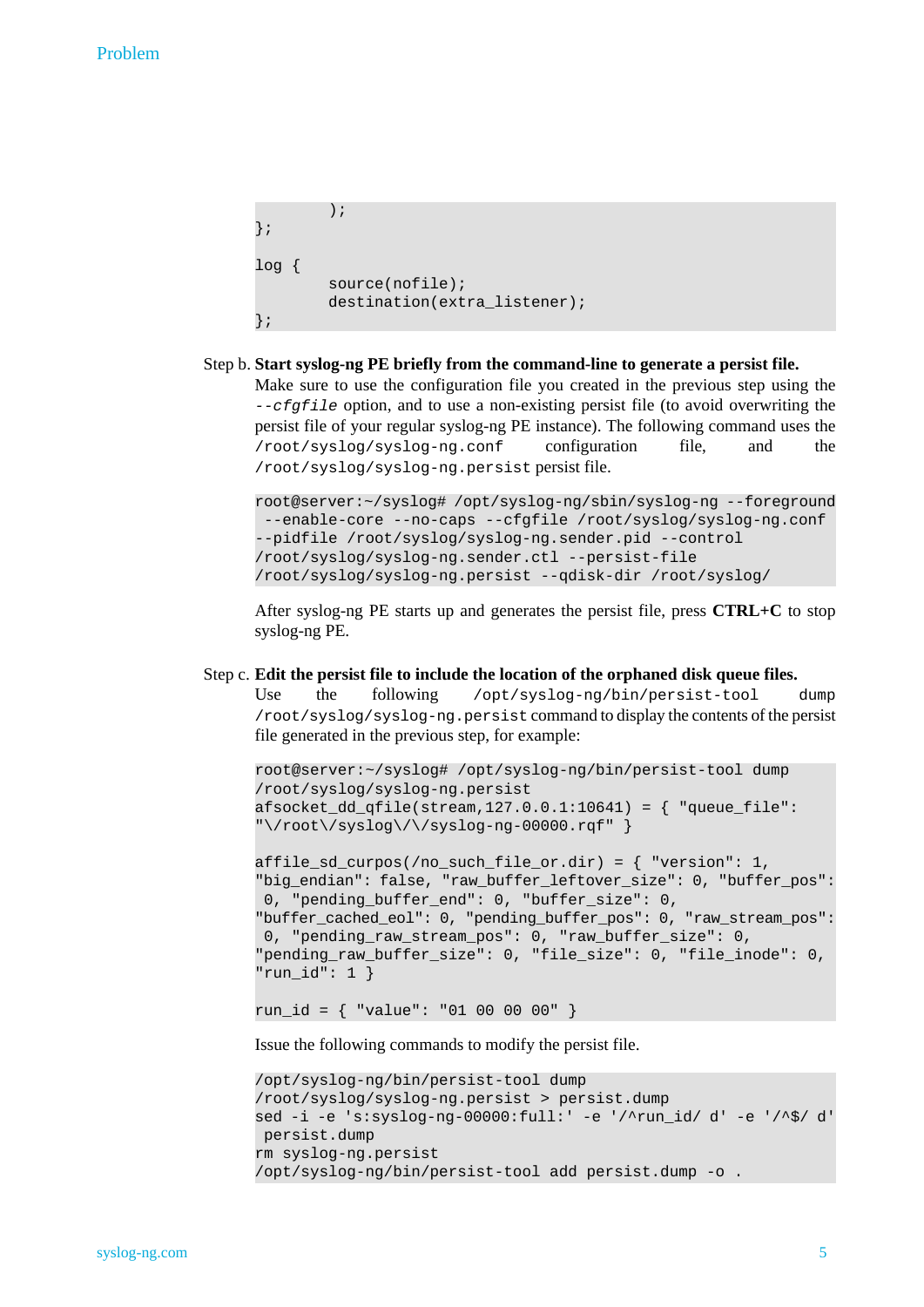As a result, references to the syslog-ng-00000.rqf disk queue file should change to full.rqf. Display the contents of the persist file again to verify this.

root@server:~/syslog# /opt/syslog-ng/bin/persist-tool dump /root/syslog/syslog-ng.persist affile\_sd\_curpos(/no\_such\_file\_or.dir) = { "version": 1, "big\_endian": false, "raw\_buffer\_leftover\_size": 0, "buffer\_pos": 0, "pending\_buffer\_end": 0, "buffer\_size": 0, "buffer\_cached\_eol": 0, "pending\_buffer\_pos": 0, "raw\_stream\_pos": 0, "pending\_raw\_stream\_pos": 0, "raw\_buffer\_size": 0, "pending\_raw\_buffer\_size": 0, "file\_size": 0, "file\_inode": 0, "run\_id": 1 }

 $afsocket_dd_qfile(stream, 127.0.0.1:10641) = { "queue_file":}$ "\/root\/syslog\/\/full.rqf" }

#### Step d. **Rename the queue file to the filename set in the persist file previously.**

```
root@server:~/syslog# ls -l *.rqf
-rw------- 1 root root 4096 febr 21 23:57 full.rqf
-rw------- 1 root root 78506 febr 22 20:45 syslog-ng-00000.rqf
root@server:~/syslog# cp /syslog-ng-00000.rqf full.rqf
root@server:~/syslog# ls -l *.rqf
-rw------- 1 root root 78506 febr 22 20:45 full.rqf
-rw------- 1 root root 78506 febr 22 20:45 syslog-ng-00000.rqf
```
#### Step e. **Start the new syslog-ng instance.**

Start the new syslog-ng instance, and let it run until size of the queue file decreases to 4 KB. After that, press **Ctrl+C** to stop the syslog-ng instance.

```
/opt/syslog-ng/sbin/syslog-ng --foreground --enable-core --no-caps
 --cfgfile /root/syslog/syslog-ng.conf --pidfile
/root/syslog/syslog-ng.sender.pid --control
/root/syslog/syslog-ng.sender.ctl --persist-file
/root/syslog/syslog-ng.persist --qdisk-dir /root/syslog/
\wedgeC
root@server:~/syslog# ls -l *.rqf
-rw------- 1 root root 4096 febr 22 22:19 full.rqf
-rw------- 1 root root 78506 febr 22 20:45 syslog-ng-00000.rqf
root@server:~/syslog#
```
If you wish to verify or debug syslog-ng PE sending the queue file contents, use the additional --verbose --debug --stderr options, for example:

```
/opt/syslog-ng/sbin/syslog-ng --foreground --verbose --debug
--stderr --enable-core --no-caps --cfgfile
/root/syslog/syslog-ng.conf --pidfile
/root/syslog/syslog-ng.sender.pid --control
/root/syslog/syslog-ng.sender.ctl --persist-file
/root/syslog/syslog-ng.persist --qdisk-dir /root/syslog/
```
Step f. **Repeat these steps for the other left-over queue files.**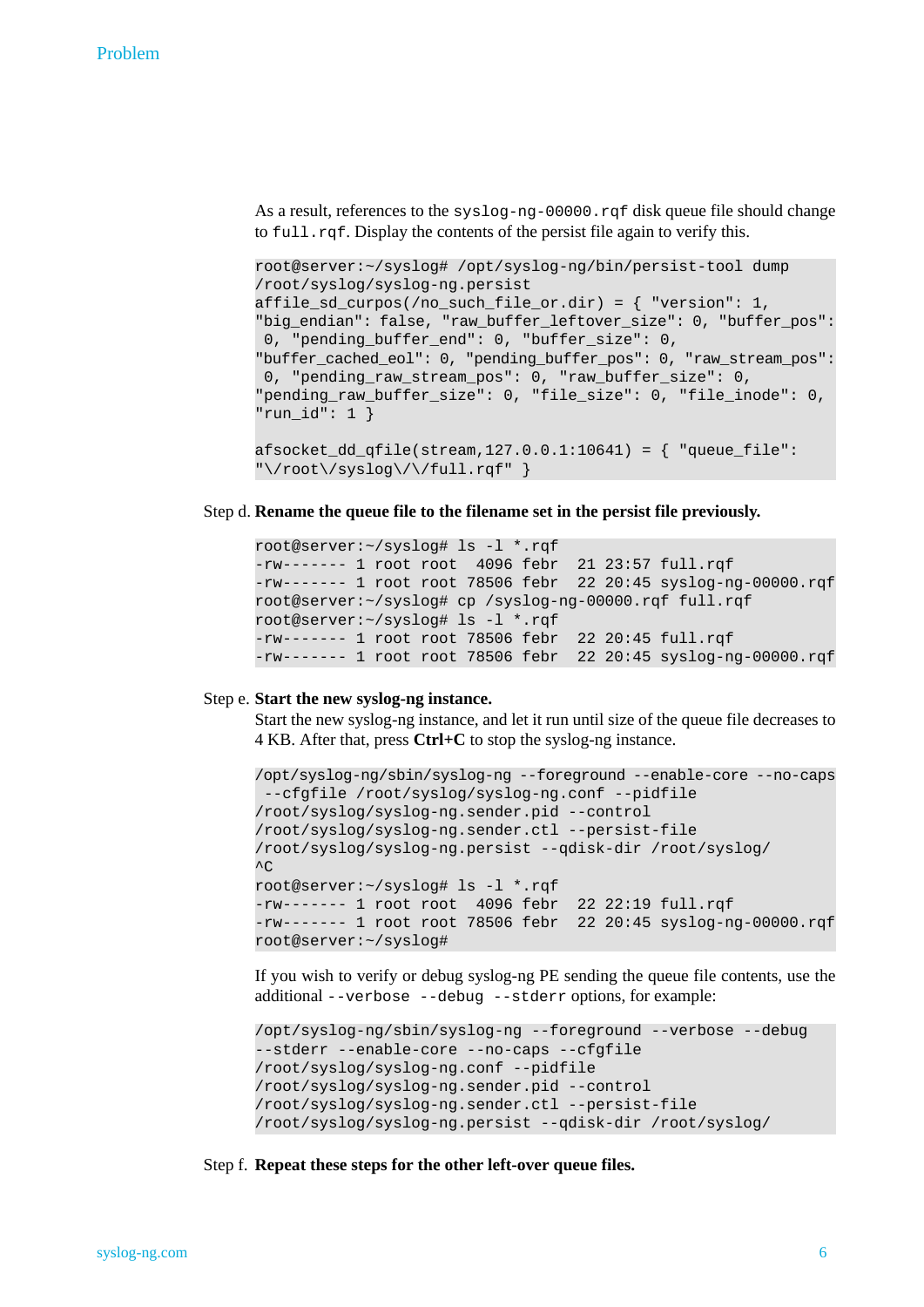After you have processed all left-over queue files this way, all the missing recoverable logs should have found their way to their intended destinations.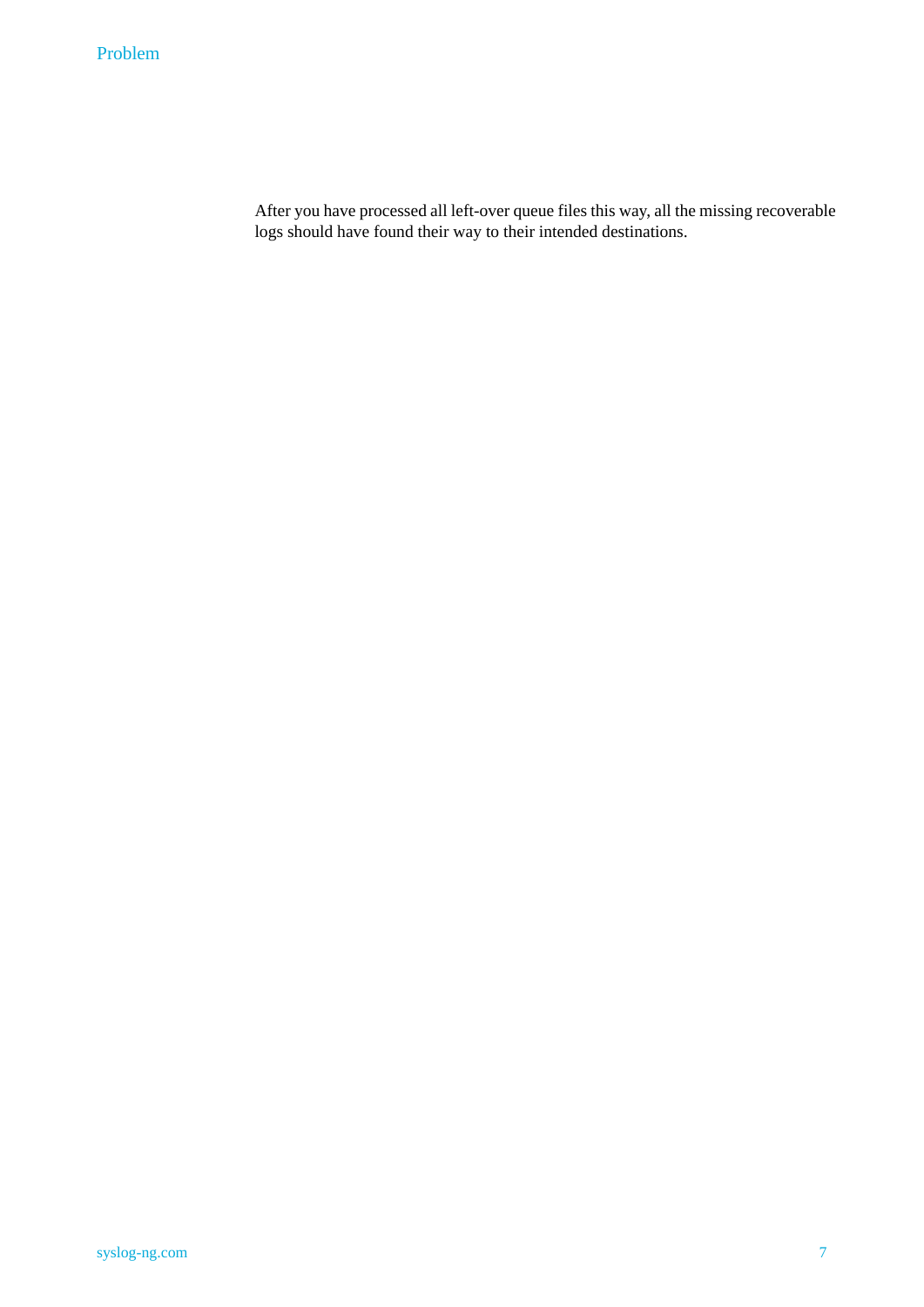# <span id="page-7-0"></span>**2. About One Identity**

One Identity LLC, is a leading provider of Privileged Access Management (PAM) and Log Management solutions. Founded in 2000, One Identity has a proven track record of helping businesses reduce the risk of data breaches associated with privileged accounts. With offices in the United States and Europe, and a global client list that includes 25 Fortune 100 companies, One Identity and its network of reseller partners serves more than 1,000,000 corporate users worldwide.

For more information, visit *[syslog-ng.com](https://syslog-ng.com)*, read the *[syslog-ng](https://syslog-ng.com/blog/) blog*, or follow us on Twitter via @balabit, LinkedIn or Facebook.

To learn more about commercial and open source One Identity products, request an evaluation version, or find a reseller, visit the following links:

- *The syslog-ng [homepage](https://syslog-ng.com)*
- *syslog-ng [Documentation](https://syslog-ng.com/technical-documents) page*
- *Contact us and request an [evaluation](https://syslog-ng.com/log-management-software/trial) version*

## **About One Identity**

<span id="page-7-1"></span>One Identity helps organizations optimize identity and access management (IAM). Our combination of offerings, including a portfolio of identity governance, access management, privileged management and identity as a service solutions, enables organizations to achieve their full potential — unimpeded by security, yet safeguarded against threats. For more information, visit *[oneidentity.com](http://www.oneidentity.com)*.

# **Appendix A. About disk queue files**

## **Normal and reliable queue files**

The key difference between disk queue files that employ the reliable(yes) option and not is the strategy they employ. Reliable disk queues guarantee that all the messages passing through them are written to disk first, and removed from the queue only after the destination has confirmed that the message has been successfully received. This prevents message loss, for example, due to syslog-ng PE crashes if the the source side of the destination server uses RLTP™. Of course, this introduces a significant performance penalty as well. Reliable disk queues employ an in-memory cache buffer, the content of which is also written to the disk, and which is intended to speed up the process of reading back data from the queue.

Normal disk queues work in a different way: they employ an in-memory output buffer (set in *qout-size()*) and an in-memory overflow queue (set in *mem-buf-length()*). The disk buffer file itself is only used if the overflow buffer isfilled up completely. This approach has better performance (because of less disk IO operations), but also carries the risk of losing a maximum of *qout-size()* plus *mem-buf-length()* number of messages in case of an unexpected power failure or application crash.

All questions, comments or inquiries should be directed to <info@balabit.com> or by post to the following address: One Identity LLC 1117 Budapest, Alíz Str. 2 Phone: +36 1 398 6700 Fax: +36 1 208 0875 Web: *<https://www.balabit.com/>*

Copyright © 2018 One Identity LLC All rights reserved. This document is protected by copyright and is distributed under licenses restricting its use, copying, distribution, and decompilation. No part of this document may be reproduced in any form by any means without prior written authorization of One Identity.

All trademarks and product names mentioned herein are the trademarks of their respective owners.